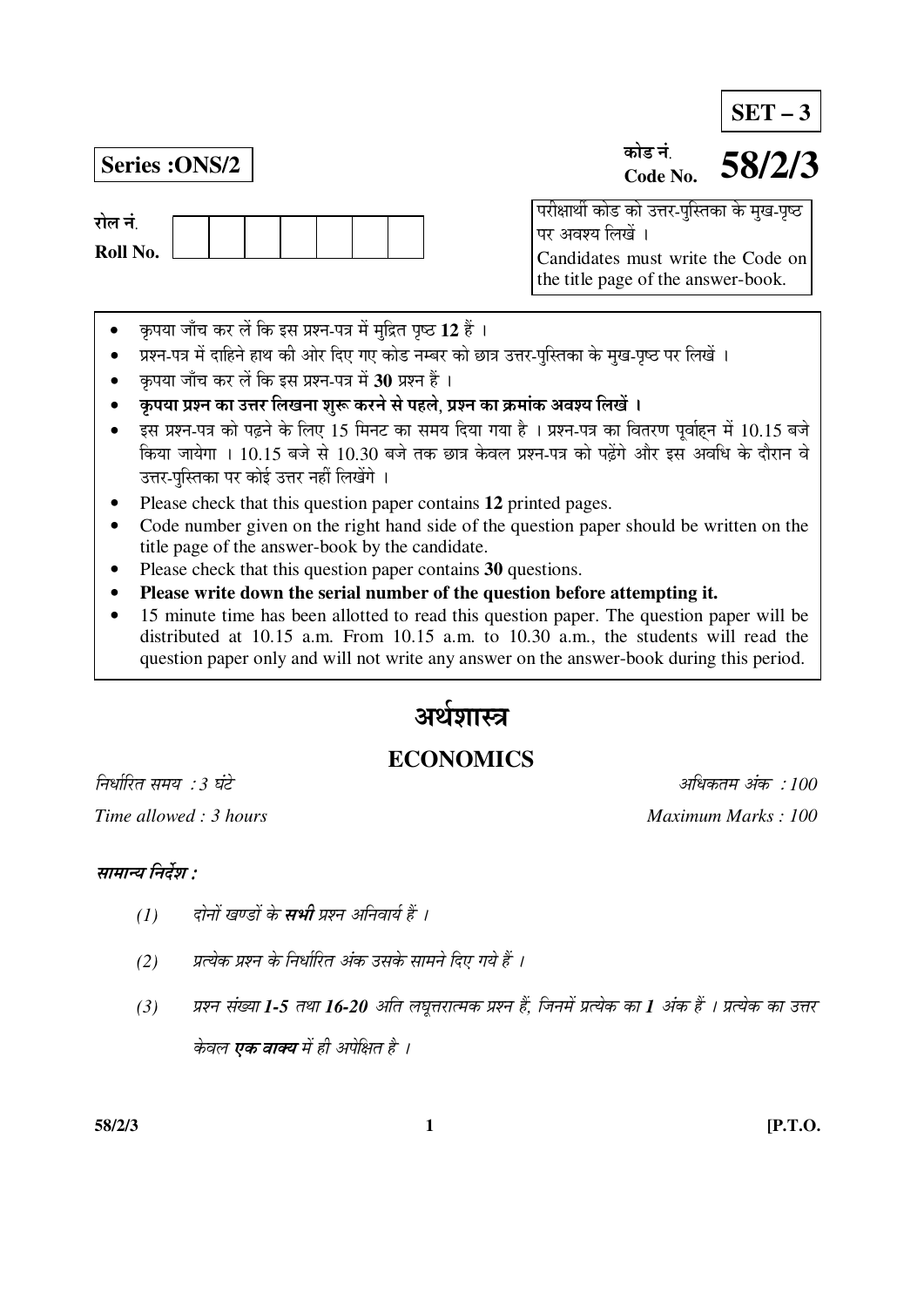- *(4)* ¯ÖÏ¿®Ö ÃÖÓܵÖÖ *6-8* †Öî¸ü *21-23* »Ö'Öæ¢Ö¸üÖŸ´ÖÛú ¯ÖÏ¿®Ö Æïü, וִ֮Öë ¯ÖÏŸµÖêÛú *3* †ÓÛú Æïü … ¯ÖÏŸµÖêÛú ÛúÖ ˆ¢Ö¸ü ÃÖÖ´ÖÖ®µÖŸÖ: *60 शब्दों से अधिक नहीं होना चाहिए ।*
- *(5) प्रश्न संख्या 9-11 और 24-26 भी लघूत्तरात्मक प्रश्न हैं, जिनमें प्रत्येक के 4 अंक हैं । प्रत्येक का उत्तर* सामान्यत: 70 शब्दों से अधिक नहीं होना चाहिए ।
- *(6) प्रश्न संख्या 12-15 और 27-30 व्याख्यात्मक उत्तर वाले प्रश्न हैं, जिनमें प्रत्येक के 6 अंक हैं । प्रत्येक का* उत्तर सामान्यत: **100** शब्दों से अधिक नहीं होना चाहिए ।
- *(7) उत्तर संक्षिप्त तथा तथ्यात्मक होने चाहिए तथा यथासंभव ऊपर दी गई सीमा के अंतर्गत ही दिए जाने* चाहिए ।

# *General Instructions :*

- *(1) All questions in both sections are compulsory.*
- *(2) Marks for questions are indicated against each question.*
- *(3) Question No. 1-5 and 16-20 are very short answer questions carrying 1 mark each. They are required to be answered in one sentence.*
- *(4) Question No. 6-8 and 21-23 are short answer questions carrying 3 marks each. Answers to them should not normally exceed 60 words each.*
- *(5) Question No. 9-11 and 24-26 are also short answer questions carrying 4 marks each. Answers to them should not normally exceed 70 words each.*
- *(6) Question No. 12-15 and 27-30 are long answer questions carrying 6 marks each. Answers to them should not normally exceed 100 words each.*
- *(7) Answers should be brief and to the point and the above word limit be adhered to as far as possible.*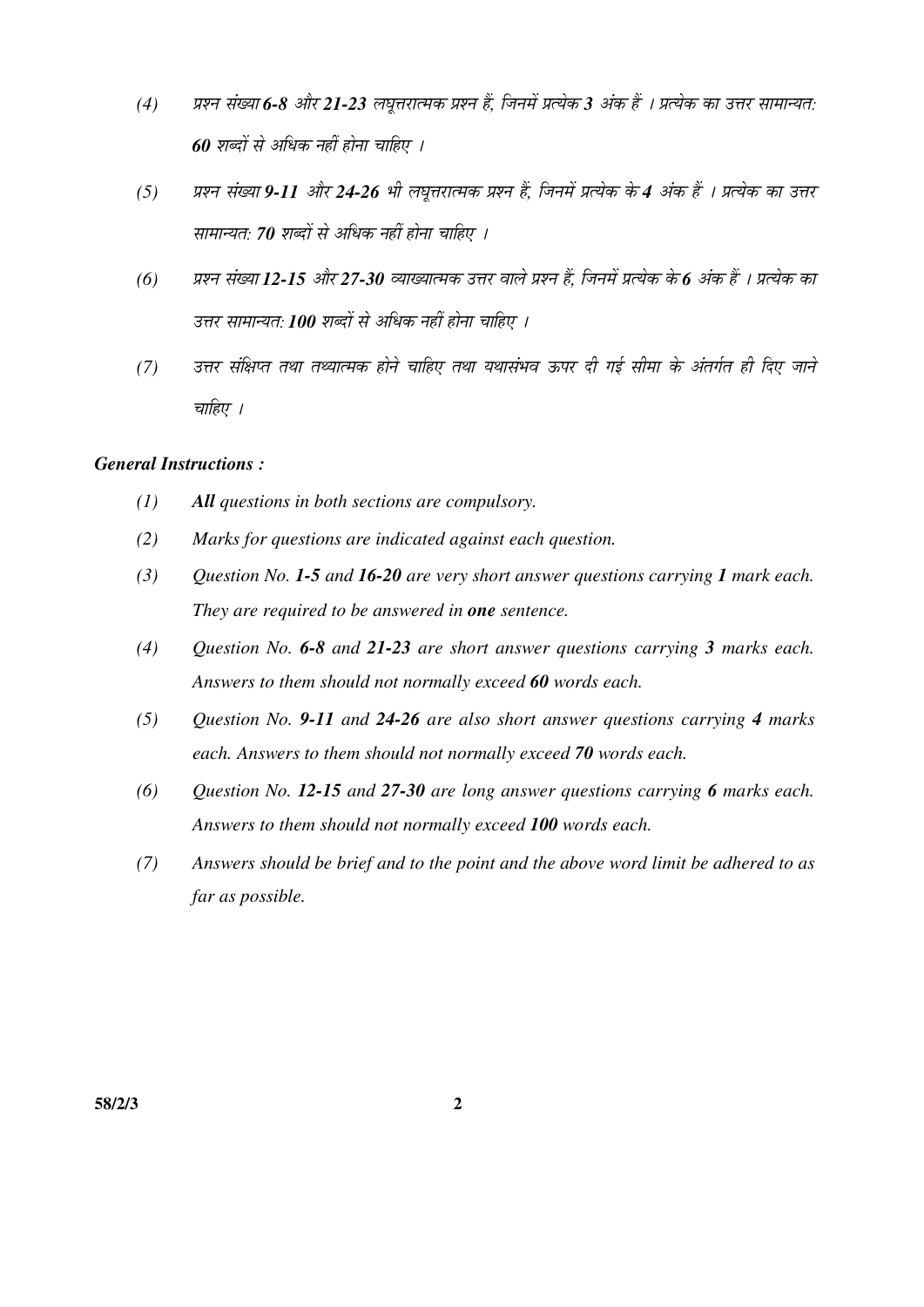# **SECTION – A**

 $1.$   $\bullet$  केवल कछ बडे विक्रेता' इसकी विशेषता है:

(सही विकल्प चुनिए)

- $(a)$  पूर्ण प्रतियोगिता
- (b) एकाधिकारिक प्रतियोगिता
- (c) अल्पाधिकार
- (d) उपरोक्त में से कोई नहीं हैं किएंटिक के बाद कर बाद कर बाद कर बाद कर बाद कर बाद कर बाद कर बाद कर बाद कर बाद क
- 'A few big sellers' is a characteristics of : (choose the correct alternative)
- (a) Perfect competition
- (b) Monopolistic competition
- (c) Oligopoly
- (d) None of the above
- 2. एक फर्म की सीमांत सम्प्राप्ति (आगम) इस बाजार में निरंतर स्थिर रहती है : (सही विकल्प चुनिए)
	- $(a)$  पूर्ण प्रतियोगिता
	- (b) एकाधिकारिक प्रतियोगिता
	- $(c)$  अल्पाधिकार
- $(d)$   $\bar{c}$  उपरोक्त सभी  $\bar{c}$

 Marginal revenue of a firm is constant throughout under : (choose the correct alternative)

- (a) Perfect competition
- (b) Monopolistic competition
- (c) Oligopoly
- (d) All the above
- 3. एक उत्पादक अपने भवन में व्यवसाय शुरू करता है और इसे चलाने हेतु राशि उधार लेता है । अंतर्निहित »ÖÖÝÖŸÖ Ûúß ¯ÖÆü"ÖÖ®Ö Ûúßו֋ … **1**

 A producer starts the business in the building owned by him and borrows money for running it. Identify implicit cost.

**58/2/3 3 [P.T.O.**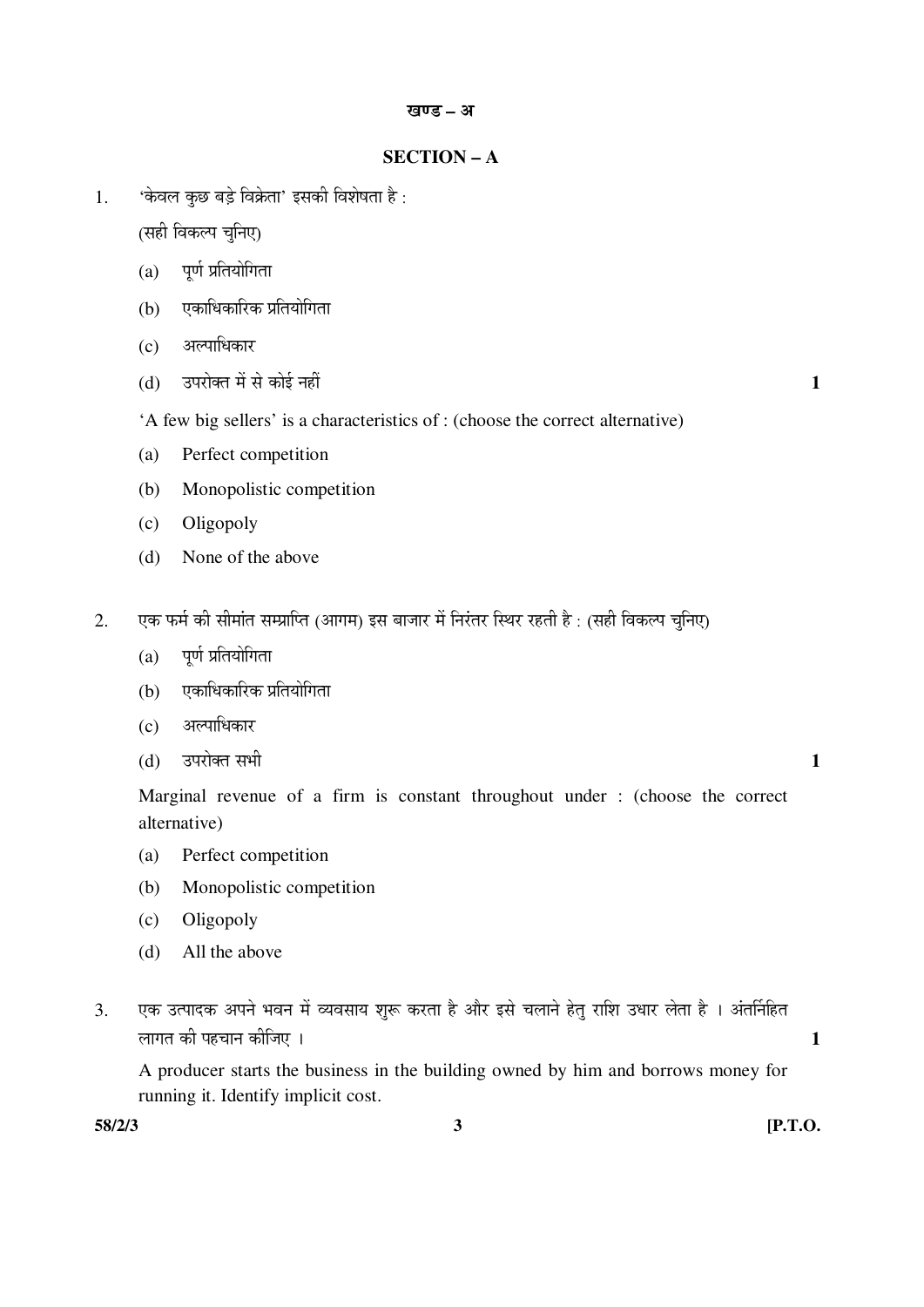4. एक फर्म एक वस्तु की अधिक मात्रा केवल कीमत कम करके ही बेच सकती है । उसकी सीमांत सम्प्राप्ति  $(3$ गगम $)$  :

(सही विकल्प चनिए)

- $(a)$   $\alpha$  औसत सम्प्राप्ति (आगम) से अधिक होगी
- (b) ज्ञौसत सम्प्राप्ति (आगम) से कम होगी
- $(c)$  औसत सम्प्राप्ति (आगम) के समान होगी
- (d) शून्य होगी **1**

 A firm is able to sell more quantity of a good only by lowering the price. The firm's marginal revenue, as he goes on selling, would be :

(choose the correct alternative)

- (a) Greater than average revenue
- (b) Less than average revenue
- (c) Equal to average revenue
- (d) Zero
- 5. Ûúß´ÖŸÖ ×®Ö¬ÖÖÔ¸üÛú ±ú´ÖÔ ÃÖê ŒµÖÖ †×³Ö¯ÖÏÖµÖ Æîü ? **1**  What is price-maker firm ?
- 6. X और Y वस्तुओं की कीमत माँग लोच क्रमश: शून्य और (–) 1 है । इनमें से किसकी माँग अधिक लोचदार  $\hat{\epsilon}$  और क्यों ?  $\hat{\epsilon}$

Price elasticity of demand for the two goods  $X$  and  $Y$  are zero and  $(-)$  1 respectively. Which of the two is more elastic and why ?

7. न्यनतम कीमत निर्धारण का अर्थ और इसके परिणाम समझाइए ।

#### अंशता

 ‹Ûú ¾ÖßÖã Ûúß ´ÖÖÑÝÖ ´Öë '¾Öéרü' Ûêú ÛúÖ¸üÞÖ ÆüÖê®Öê ¾ÖÖ»Öê ¯ÖϳÖÖ¾ÖÖë Ûúß ÀÖéÓÜÖ»ÖÖ ÃÖ´Ö—ÖÖ‡‹ … **3**  Explain the meaning of 'minimum' price ceiling and its implications.

# **OR**

Explain the chain of effects of 'increase' in demand of a good.

**58/2/3 4**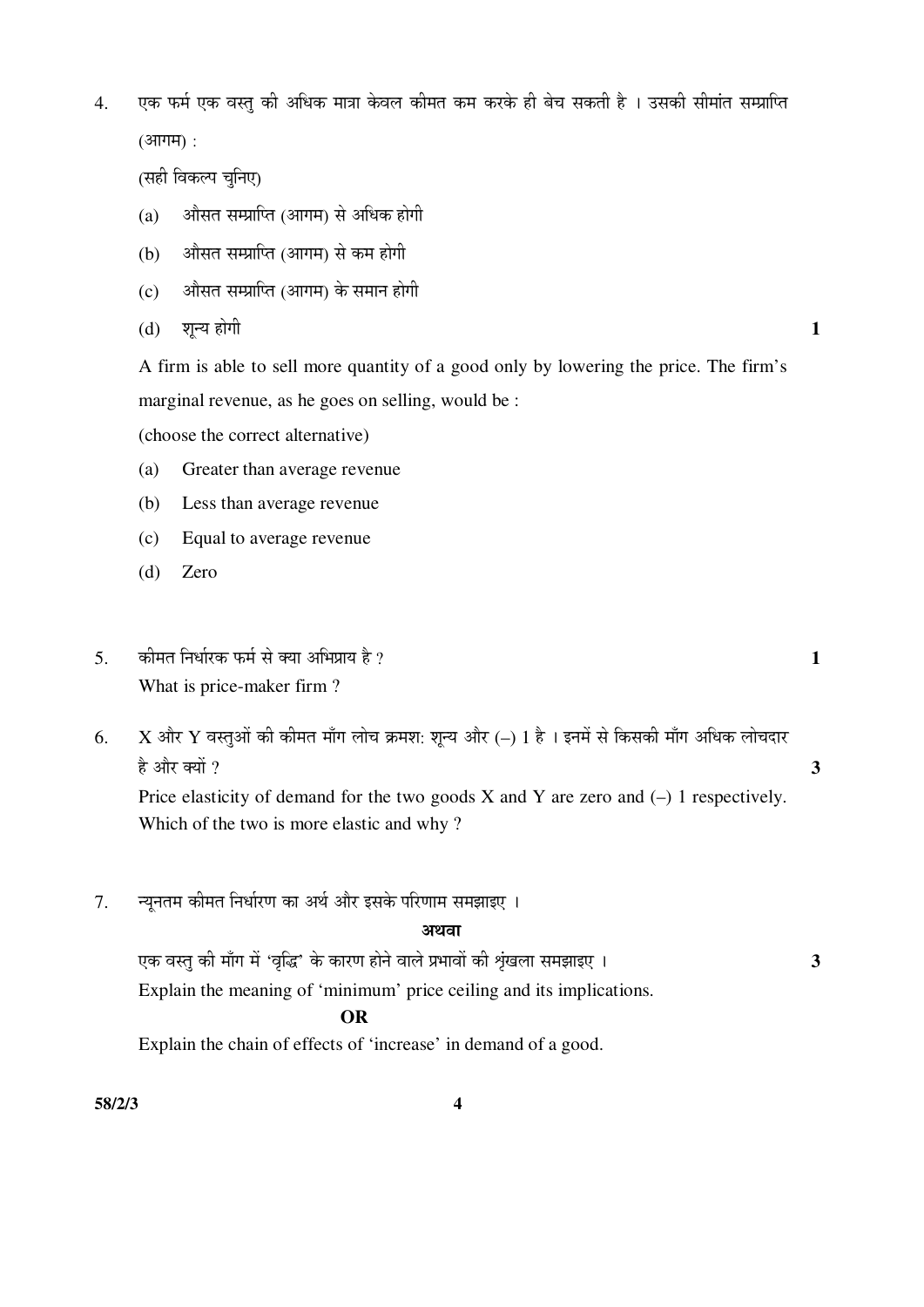8. ‹Ûú ˆ¯Ö³ÖÖꌟÖÖ Ûêú¾Ö»Ö ¤üÖê ¾ÖßÖã†Öë X †Öî¸ü Y ÛúÖ ˆ¯Ö³ÖÖêÝÖ Ûú¸üŸÖÖ Æîü … ÃÖß´ÖÖÓŸÖ ¯ÖÏןÖãÖÖ¯Ö®Ö ¤ü¸ü 3 Æîü •Ö²Ö×Ûú  $\boldsymbol{\mathrm{X}}$  और  $\boldsymbol{\mathrm{Y}}$  की प्रति इकाई कीमतें क्रमश: ₹ 4 और ₹ 2 हैं । क्या उपभोक्ता संतलन में है ? उसकी आगे ¯ÖÏןÖ×ÛÎúµÖÖ ŒµÖÖ ÆüÖêÝÖß ? ÛúÖ¸üÞÖ ¤üßו֋ … **3** 

 A consumer consumes only two goods X and Y. Marginal rate of substitution is 3 and per unit prices of X and Y are  $\bar{\tau}$  4 and  $\bar{\tau}$  2 respectively. Is the consumer in equilibrium ? What will be the further reaction of the consumer ? Give reasons.

9. ऐसा उत्पादन फलन किस प्रकार का है जिसमें केवल एक आगत की वृद्धि की जाती है जबकि अन्य आगतों को <u>स्थिर रखा जाता है । ऐसे उत्पादन फलन में कूल उत्पाद का व्यवहार बताइए ।</u>

#### अथवा

लागत की परिभाषा दीजिए । जैसे-जैसे उत्पादन में वृद्धि की जाती है (a) कुल स्थिर लागत और (b) कुल ¯Ö׸ü¾ÖŸÖá »ÖÖÝÖŸÖ ÛúÖ ¾µÖ¾ÖÆüÖ¸ü ²ÖŸÖÖ‡‹ … **4** 

 What type of production function is this in which only one input is increased and others kept constant ? State the behaviour of total product in this production function.

# **OR**

 Define cost. State the behaviour of (a) Total Fixed Cost and (b) Total Variable Cost as output is increased.

 $10.$  एक उत्पादक ₹ 20 प्रति इकाई पर वस्तु की  $100$  इकाइयों की पुर्ति करता है । वस्तु की कीमत पुर्ति लोच 2 Æîü … ×ÛúÃÖ Ûúß´ÖŸÖ ¯Ö¸ü ¾ÖÆü 50 ‡ÛúÖ‡Ô Ûúß ¯ÖæÙŸÖ Ûú¸êüÝÖÖ ? ¯Ö׸üÛú»Ö®Ö Ûúßו֋ … **4** 

A producer supplies 100 units of a good at a price of  $\bar{\tau}$  20 per unit. Price elasticity of supply is 2. At what price will he supply 50 units ? Calculate.

- $11.$   $\,$  माँग की परिभाषा दीजिए । बाजार माँग पर प्रभाव डालने वाले कारक बताइए ।  $\,$ Define demand. State the factors affecting market demand.
- $12.$  एक उपभोक्ता केवल दो वस्तुओं  $X$  और  $Y$  का उपभोग करता है । सीमांत उपयोगिता विश्लेषण की सहायता  $\vec{a}$  उपभोक्ता संतलन की शर्तें समझाइए ।

 A consumer consumes only two goods X and Y. Explain the conditions of consumer's equilibrium using Marginal Utility Analysis.

**58/2/3 5 [P.T.O.**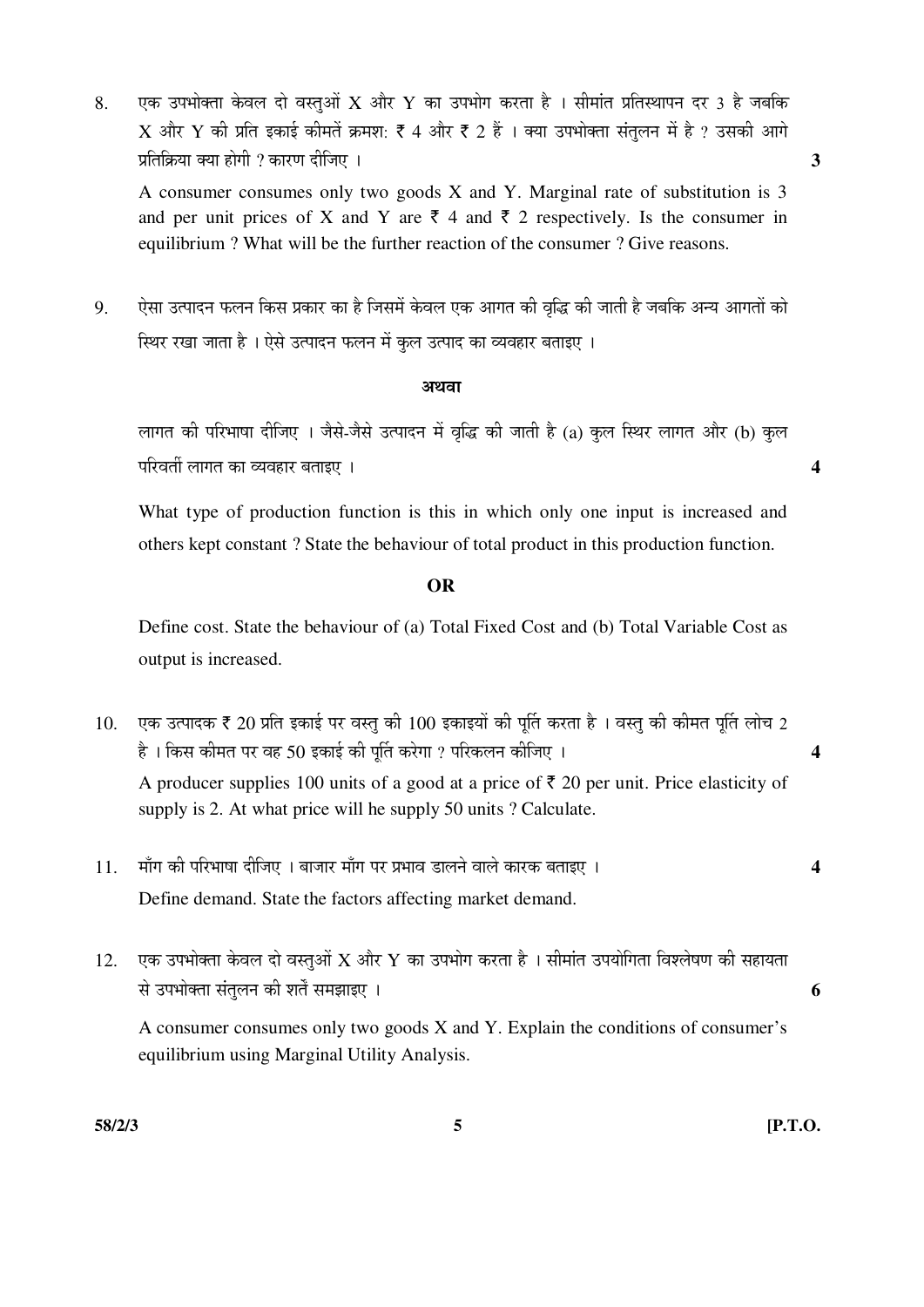- $13.$  निम्नलिखित के परिणाम समझाइए $\,$ :
	- $(a)$  एकाधिकारिक प्रतियोगिता में उत्पाद विभेद
	- (b) पूर्ण प्रतियोगिता में पूर्ण ज्ञान

# अथवा

निम्नलिखित के परिणाम समझाइए :

- (a) जिल्पाधिकार में फर्मों के बीच परस्पर निर्भरता
- (b) ¯ÖæÞÖÔ ¯ÖÏןֵÖÖê×ÝÖŸÖÖ ´Öë ×¾ÖÛÎêúŸÖÖ†Öë Ûúß ²Ö›Ìüß ÃÖÓܵÖÖ **6**

Explain the implications of the following :

- (a) Product differentiation in monopolistic competition.
- (b) Perfect knowledge in perfect competition.

# **OR**

Explain the implications of the following :

- (a) Interdependence between firms in oligopoly.
- (b) Large number of sellers in perfect competition.
- 14. इस पर्वधारणा पर आधारित, कि कोई भी उत्पादन साधन सभी वस्तओं के उत्पादन में एक जैसा कशल नहीं होता, उत्पादन सम्भावना तालिका की सहायता से 'अवसर लागत' और 'परिवर्तन की सीमाँत दर' अवधारणाएँ ÃÖ´Ö—ÖÖ‡‹ … **6**

 Explain the concepts of Opportunity Cost and Marginal Rate of Transformation using a production possibility schedule based on the assumption that no resource is equally efficient in production of all goods.

15. 'पुर्ति वक्र में खिसकाव'' और ''पुर्ति वक्र के साथ-साथ चलन'' में अंतर समझाइए । प्रत्येक के लिए जिम्मेदार एक कारक बताइए । रेखाचित्रों का प्रयोग कीजिए ।

 Explain the difference between "Shift of Supply Curve" and "Movement along Supply Curve". State one factor responsible for each. Use diagrams.

# दच्चिबाधित परीक्षार्थियों के लिए :

मान लीजिए एक वस्तु के केवल दो विक्रेता हैं । इस मान्यता के आधार पर वैयक्तिक आपति तालिका से बाजार पति तालिका प्राप्त करने की प्रक्रिया समझाइए । एक संख्यात्मक उदाहरण लीजिए । 6

# **For blind candidates :**

 Explain the derivation of market supply schedule from individual's supply schedules assuming that there are only two sellers. Take a numerical example.

**58/2/3 6**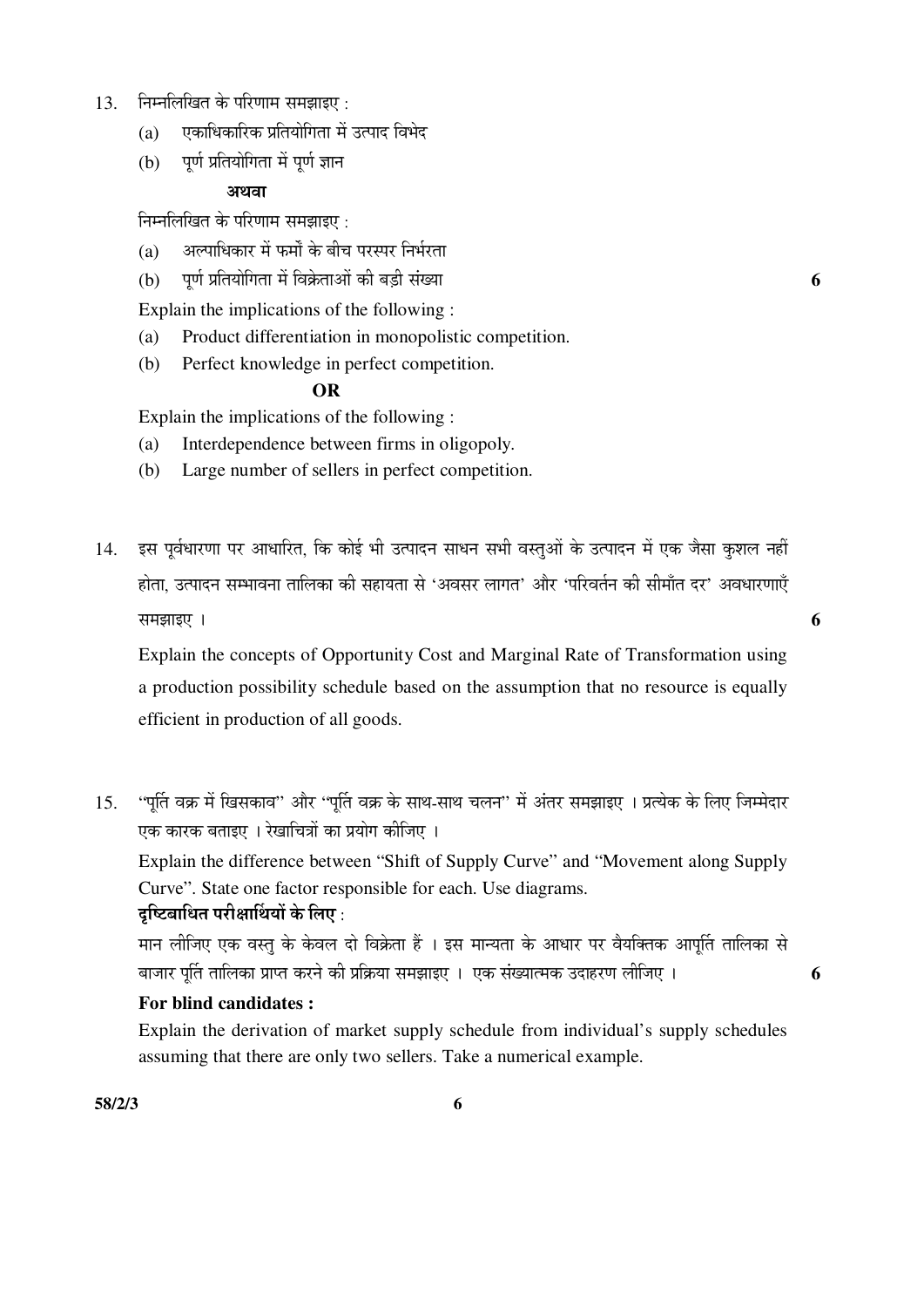#### खण्ड – ब

# **SECTION – B**

- 16. सरकार द्वारा 'विनिवेश' का अर्थ है: (सही विकल्प चनिए)
	- $(a)$  अपनी अचल पूँजीगत परिसम्पत्तियाँ बेचना
	- (b) अपने सार्वजनिक उद्यमों के शेयर बेचना
	- (c) अपने भवन बेचना
- $(d)$   $\bar{c}$ उपरोक्त सभी  $\bar{c}$ 
	- Disinvestment by government means : (choose the correct alternative)
	- (a) Selling of its fixed capital assets
	- (b) Selling of shares of public enterprises held by it.
	- (c) Selling of its buildings
	- (d) All the above
- 17. भुगतान संतुलन घाटा : (सही विकल्प चुनिए)
	- $(a)$  घालू लेखा भुगतान का चालू लेखा प्राप्ति पर आधिक्य
	- (b) पँजी लेखा भगतान का पँजी लेखा प्राप्ति पर आधिक्य
	- (c) स्वतंत्र भगतान का स्वतंत्र प्राप्ति पर आधिक्य
	- (d) ÃÖ´ÖÖµÖÖê•Ö®Ö ÆêüŸÖã ³ÖãÝÖŸÖÖ®Ö ÛúÖ ÃÖ´ÖÖµÖÖê•Ö®Ö ÆêüŸÖã ¯ÖÏÖׯŸÖ ¯Ö¸ü †Ö׬֌µÖ **1**

Balance of Payments 'deficit' is the excess of : (choose the correct alternative)

- (a) Current account payments over current account receipts.
- (b) Capital account payments over capital account receipts.
- (c) Autonomous payments over autonomous receipts.
- (d) Accommodating payments over a accommodating receipts.

# 18. ÃÖÛú»Ö ×®Ö¾Öê¿Ö Ûúß ¯Ö׸ü³ÖÖÂÖÖ ¤üßו֋ … **1**

Define Gross Investment.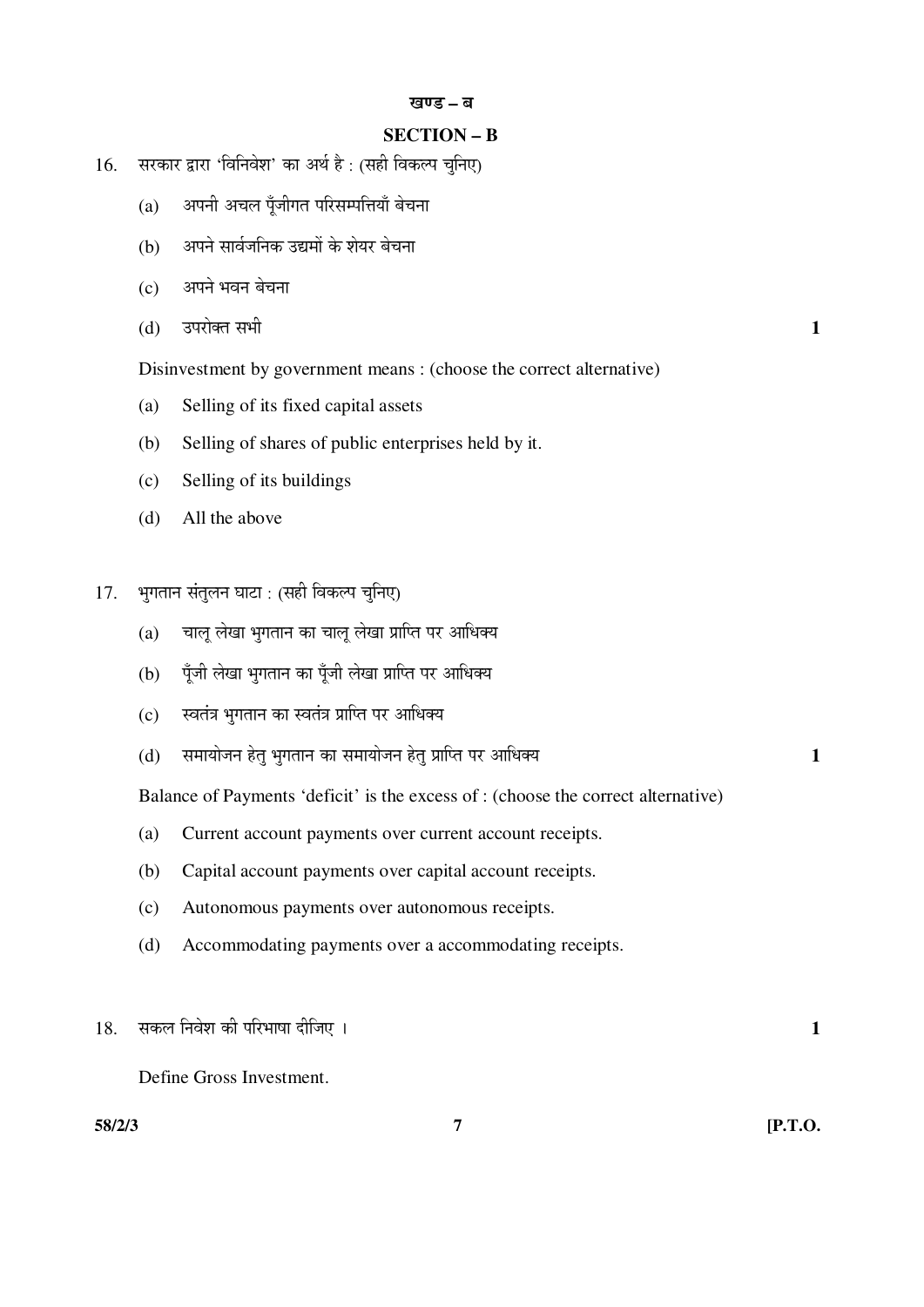19. उत्पादन में अचल पँजीगत परिसम्पत्तियों के प्रयोग में होने वाले अप्रत्याशित अप्रचलन को यह कहते है:

(सही विकल्प चुनिए)

- $(a)$  अचल पँजी का उपभोग
- $(b)$  पूँजीगत हानि
- $(c)$  आय हानि
- $(d)$   $\bar{c}$  उपरोक्त में से कोई नहीं  $\bar{c}$

Unforseen obsolescence of fixed capital assets during production is :

(choose the correct alternative)

- (a) Consumption of fixed capital
- (b) Capital loss
- (c) Income loss
- (d) None of the above
- $20.$  पँजीगत व्यय से क्या अभिप्राय है ?  $1$

What is capital expenditure ?

21. एक संख्यात्मक उदाहरण लेकर औसत उपभोग प्रवृत्ति और सीमांत उपभोग प्रवृत्ति के बीच भेद कीजिए ।

#### अथवा

ÃÖ´Ö—ÖÖ‡‹ †³ÖÖ¾Öß ´ÖÖÑÝÖ ¤æü¸ü Ûú¸ü®Öê ´Öë ÃÖ¸üÛúÖ¸üß ¾µÖµÖ ×ÛúÃÖ ¯ÖÏÛúÖ¸ü ÃÖÆüÖµÖÛú ÆüÖê ÃÖÛúŸÖÖ Æîü … **3**

 Distinguish between Average Propensity to Consume and Marginal Propensity to Consume using a numerical example.

### **OR**

**58/2/3 8**  Explain how can government spending be helpful in removing deficient demand.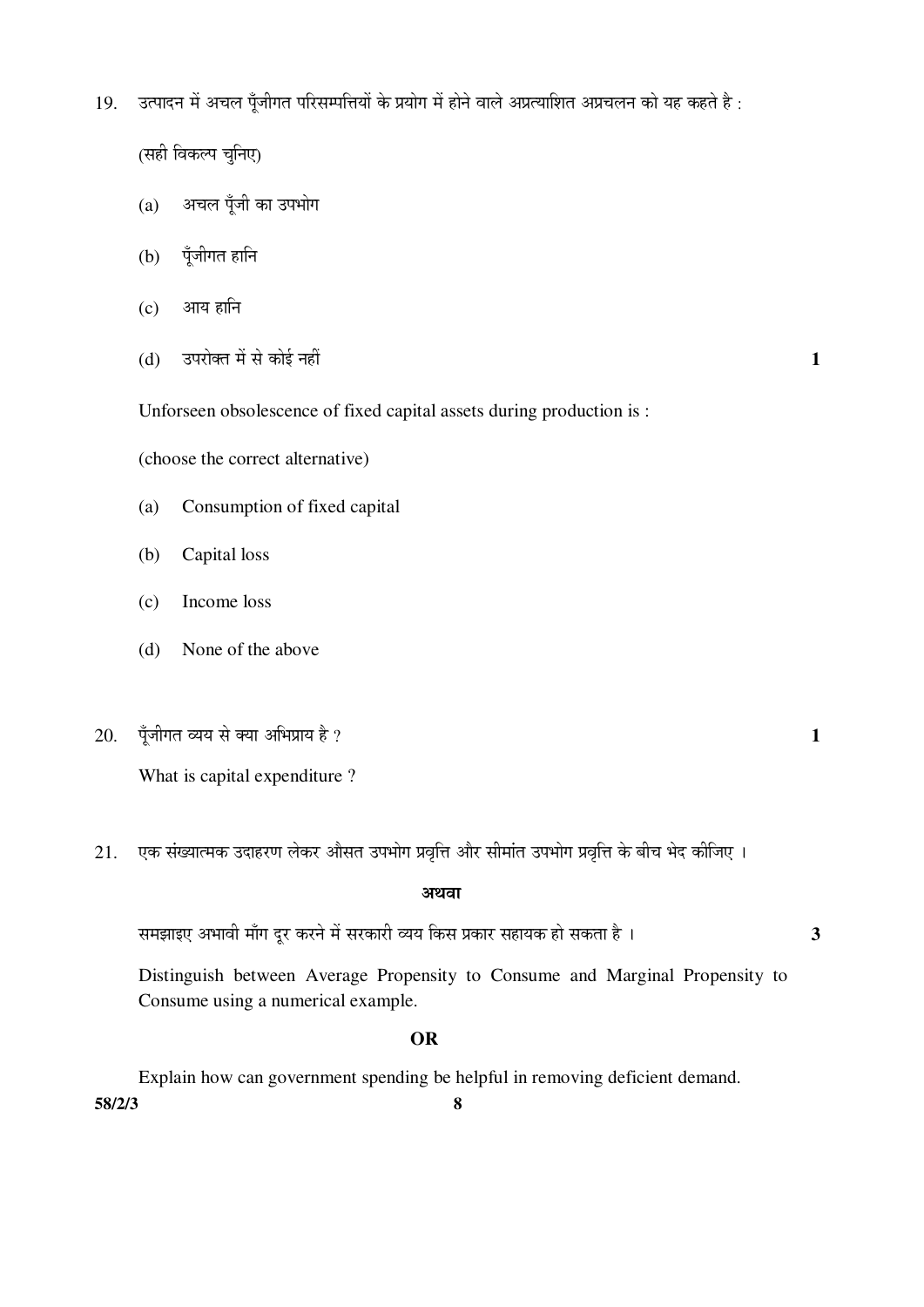$22.$  एक अर्थव्यवस्था संतुलन में है । स्वतंत्र उपभोग व्यय ज्ञात कीजिए :

| राष्ट्रीय आय           | $= 1600$ |   |
|------------------------|----------|---|
| निवेश व्यय             | $= 300$  |   |
| सीमांत उपभोग प्रवृत्ति | $= 0.8$  | 3 |

An economy is in equilibrium. Find autonomous consumption expenditure :

| National Income                        | $= 1600$ |
|----------------------------------------|----------|
| <b>Investment Expenditure</b>          | $=$ 300  |
| Marginal Propensity to Consume $= 0.8$ |          |

- $23.$  यदि मौद्रिक आय ₹ 600 हो और कीमत सचकांक 100 हो. तो वास्तविक आय का परिकलन कीजिए । 3 If nominal income is  $\bar{\tau}$  600 and price index is 100, find real income.
- 24. मुद्रा का 'लेखा की इकाई' कार्य समझाइए । वस्त्-विनिमय से उत्पन्न संबंधित समस्या का निवारण इसके कारण कैसे हो पाया है ?

#### अथवा

मुद्रा का 'आस्थगित भुगतान' कार्य समझाइए । वस्त्-विनिमय से उत्पन्न संबंधित समस्या का निवारण इसके  $\vec{a}$ कारण कैसे हो पाया है ?  $\vec{a}$ 

 Explain the 'Unit of Account' function of money. How has it solved the related problem created by barter ?

#### **OR**

 Explain the 'Standard of deffered payment' function of money. How has it solved the related problem created by barter ?

 $25.$  केन्द्रीय बैंक का 'बैंकों का बैंक' कार्य समझाइए । यो उत्तर संस्कृतिक कार्य करने थे । अब अपनी कार्य कार्य

Explain 'Bankers Bank' function of central bank.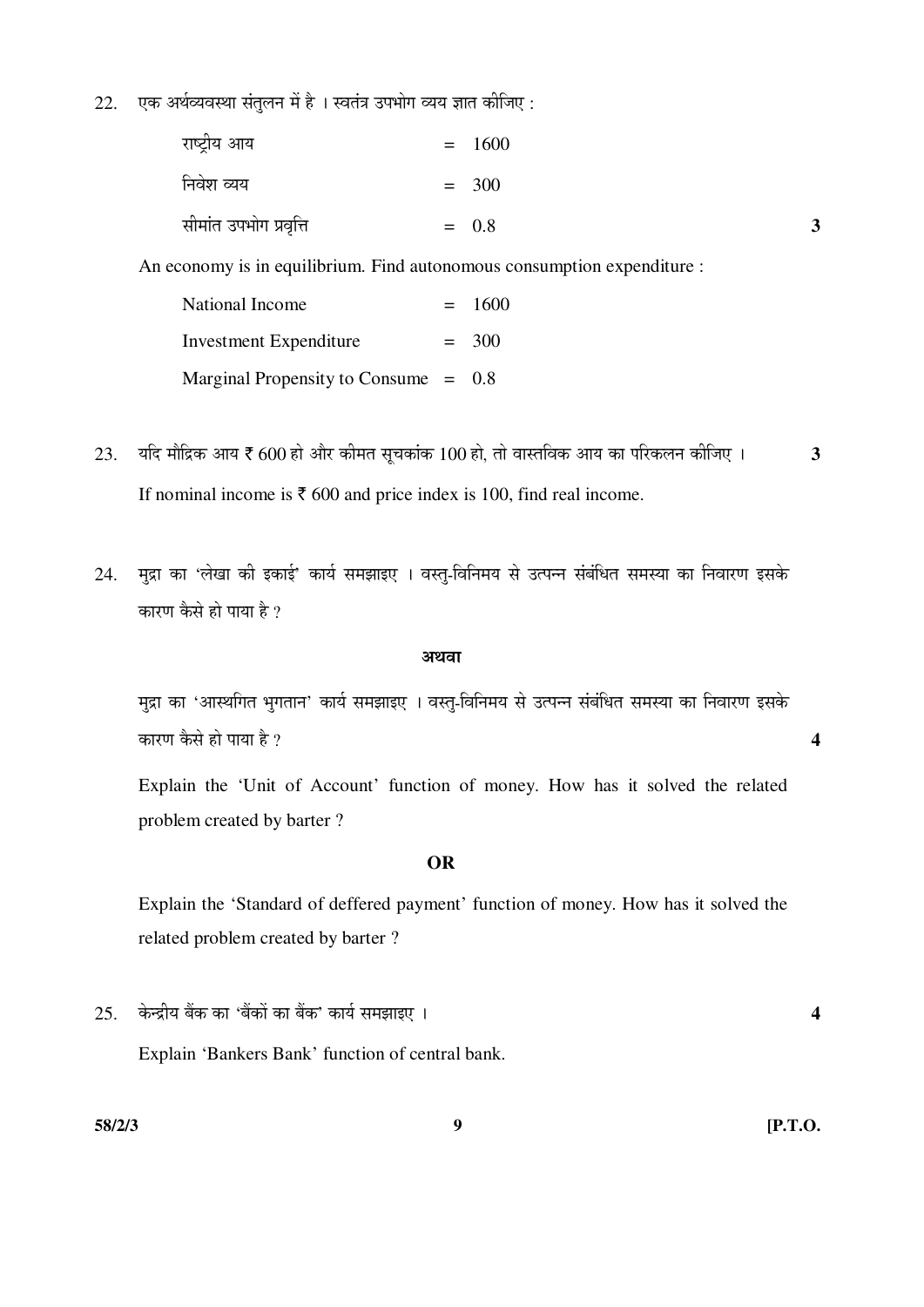$26$ . सरकार बाल टीका कार्यक्रम पर व्यय करती है । इसके सकल घरेल उत्पाद और कल्याण पर प्रभाव  $\overline{a}$  **a** 

 Government spends on child immunization programme. Analyse its impact on Gross Domestic Product and welfare of the people.

- $27.$  भारतीय निवेशक विदेशों से उधार लेते हैं । निम्नलिखित प्रश्नों के उत्तर दीजिए :
	- (a) भुगतान संतुलन लेखा में किस उप-लेखा में और किस पक्ष में इस उधार को दर्ज करेंगे ? कारण दीजिए ।
	- (b) ×¾Ö×®Ö´ÖµÖ ¤ü¸ü ¯Ö¸ü ¯Ö›Ìü®Öê ¾ÖÖ»Öê ‡ÃÖ ˆ¬ÖÖ¸ü Ûêú ¯ÖϳÖÖ¾Ö Ûúß ¾µÖÖܵÖÖ Ûúßו֋ … **6**

Indian investors borrow from abroad. Answer the following :

- (a) In which sub-account and on which side of the Balance of Payments Account will this borrowing be recorded ? Give reason.
- (b) Explain what is the impact of this borrowing on exchange rate.
- $28.$  राजस्व प्राप्ति से क्या अभिप्राय है ? अर्थव्यवस्था में स्थिरता लाने में सरकारी बजट का योगदान समझाइए ।

#### अथवा

सरकारी बजट से क्या अभिप्राय है ? अर्थव्यवस्था में संसाधनों के आवंटन को प्रभावित करने में सरकारी बजट Ûúß ³Öæ×´ÖÛúÖ ÃÖ´Ö—ÖÖ‡‹ … **6** 

 What are revenue receipts ? Explain the role of government budget in bringing stability in the economy.

## **OR**

 What is government budget ? Explain the role of government budget in influencing allocation of resources in the economy.

**58/2/3 10**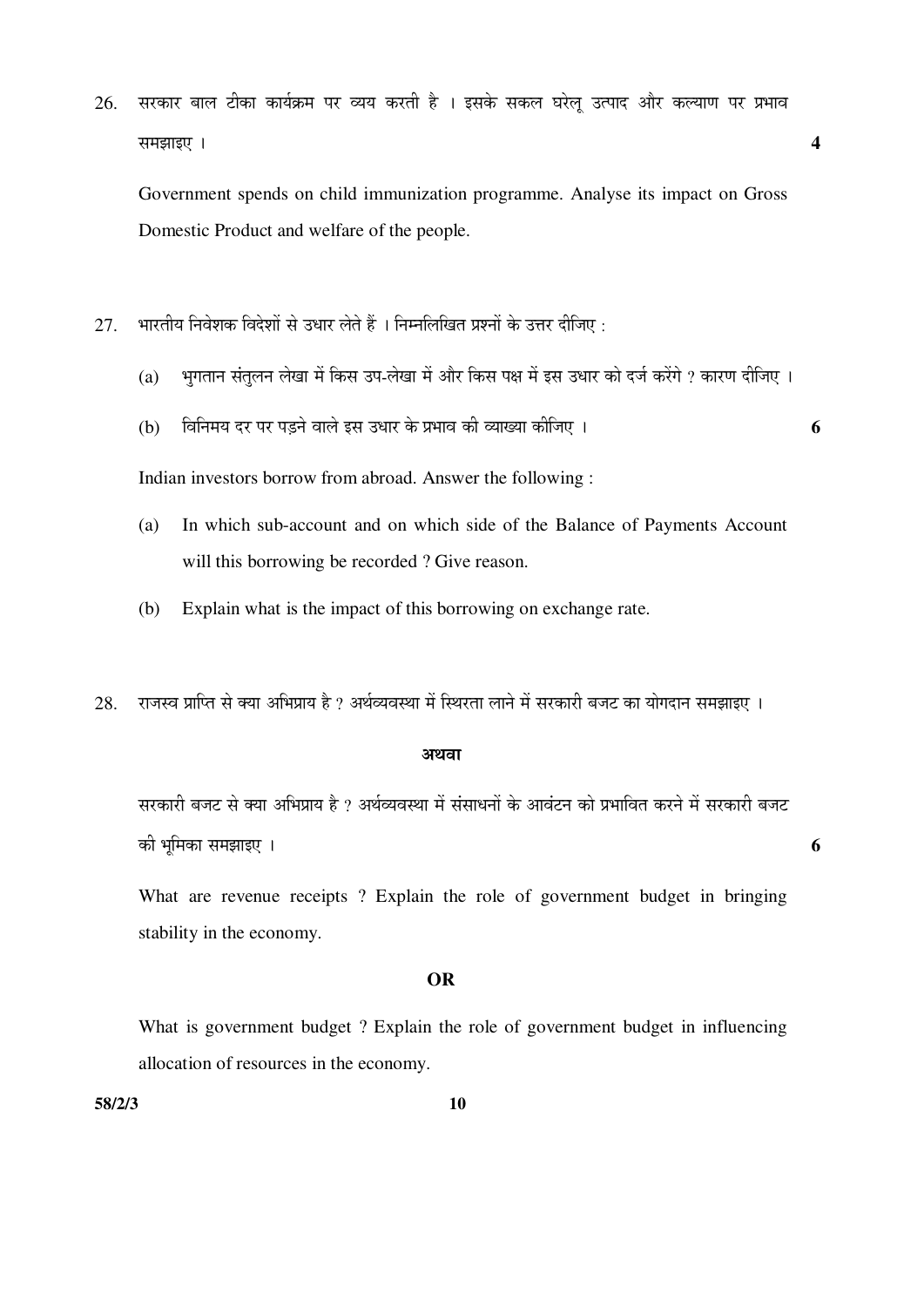$29.$  राष्ट्रीय आय और वैयक्तिक प्रयोज्य आय ज्ञात कीजिए :

|      |                                      | (करोड़ र) |      |
|------|--------------------------------------|-----------|------|
| (i)  | अवितरित लाभ                          | 70        |      |
| (ii) | सकल राष्ट्रीय प्रयोज्य आय            | 1,000     |      |
|      | (iii) विदेशों को निवल चालू हस्तांतरण | 20        |      |
|      | (iv) अचल पूँजी का उपभोग              | 100       |      |
| (v)  | निगम कर                              | 200       |      |
| (vi) | अप्रत्यक्ष कर                        | 250       |      |
|      | (vii) सरकार द्वारा चालू हस्तांतरण    | 50        |      |
|      | (viii) आर्थिक सहायता                 | 60        |      |
| (ix) | निजी आय                              | 800       |      |
| (x)  | वैयक्तिक कर                          | 150       | 4, 2 |

Find National Income and Personal Disposable Income :

|       |                                         | $(5 \text{ core})$ |
|-------|-----------------------------------------|--------------------|
| (i)   | Undistributed profits                   | 70                 |
| (ii)  | Gross National Disposable Income        | 1,000              |
| (iii) | Net current transfers to abroad         | 20                 |
| (iv)  | Consumption of fixed capital            | 100                |
| (v)   | Corporation tax                         | 200                |
| (vi)  | Indirect tax                            | 250                |
|       | (vii) Current transfers from government | 50                 |
|       | (viii) Subsidies                        | 60                 |
| (ix)  | Private income                          | 800                |
| (x)   | Personal tax                            | 150                |